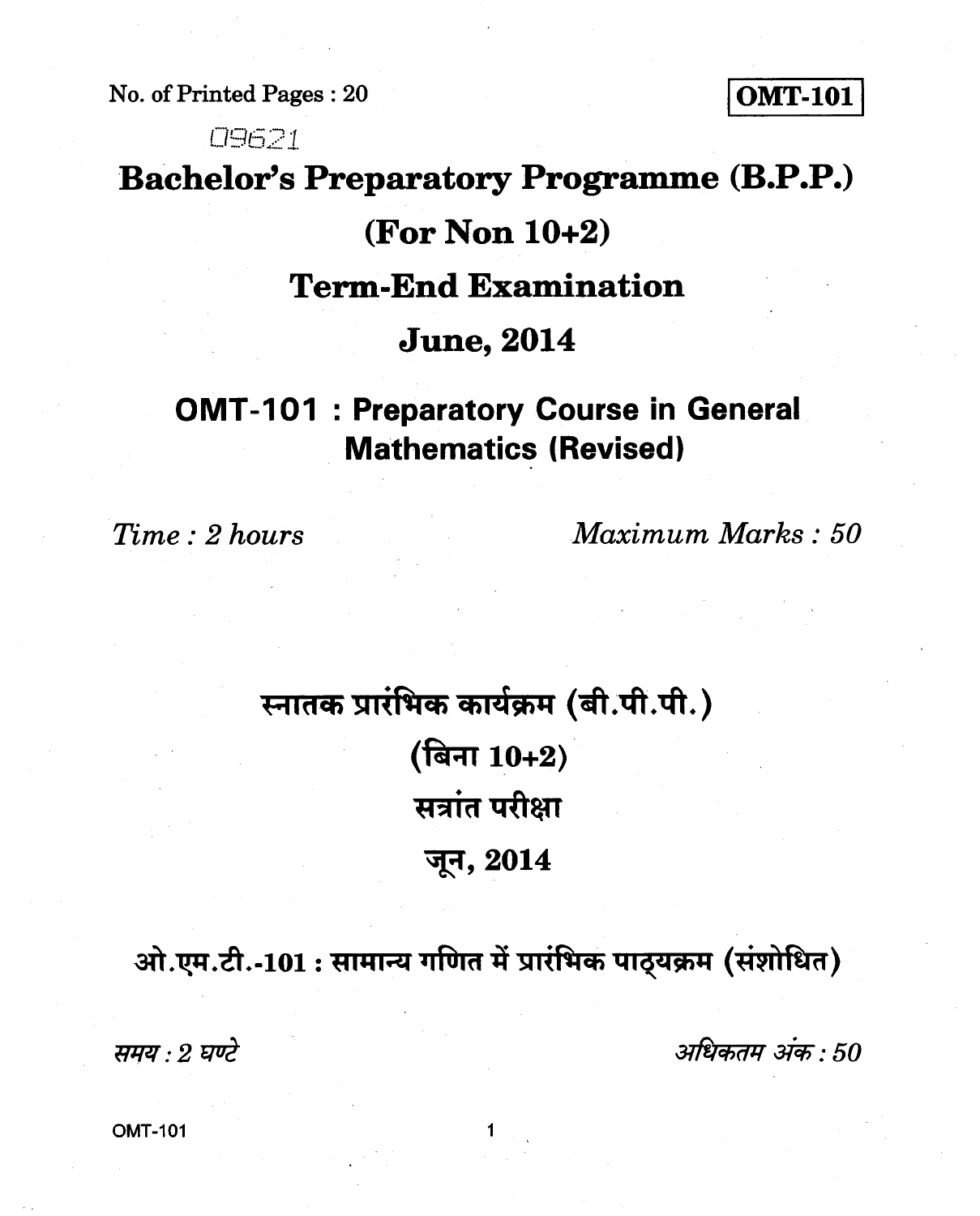## *General Instructions :*

**Preparatory Course in General Mathematics (Revised) (OMT-101) Questions 1- <sup>50</sup>**

*(i) All questions are compulsory, each of which carries one mark.* 

- *(ii) Each question has four alternatives, one of which is correct. Write the Sl. No. of your correct alternative/answer below the corresponding question number in the answer sheet and then mark the rectangle for the same number in that column. If you find that none of the given alternatives is correct then write 0 and mark in column 0.*
- *(iii) Do not waste time in reading the whole question paper. Go on solving questions one by one. You may come back to the left out questions, if you have time at the end.*
- *(iv) No calculators are allowed.*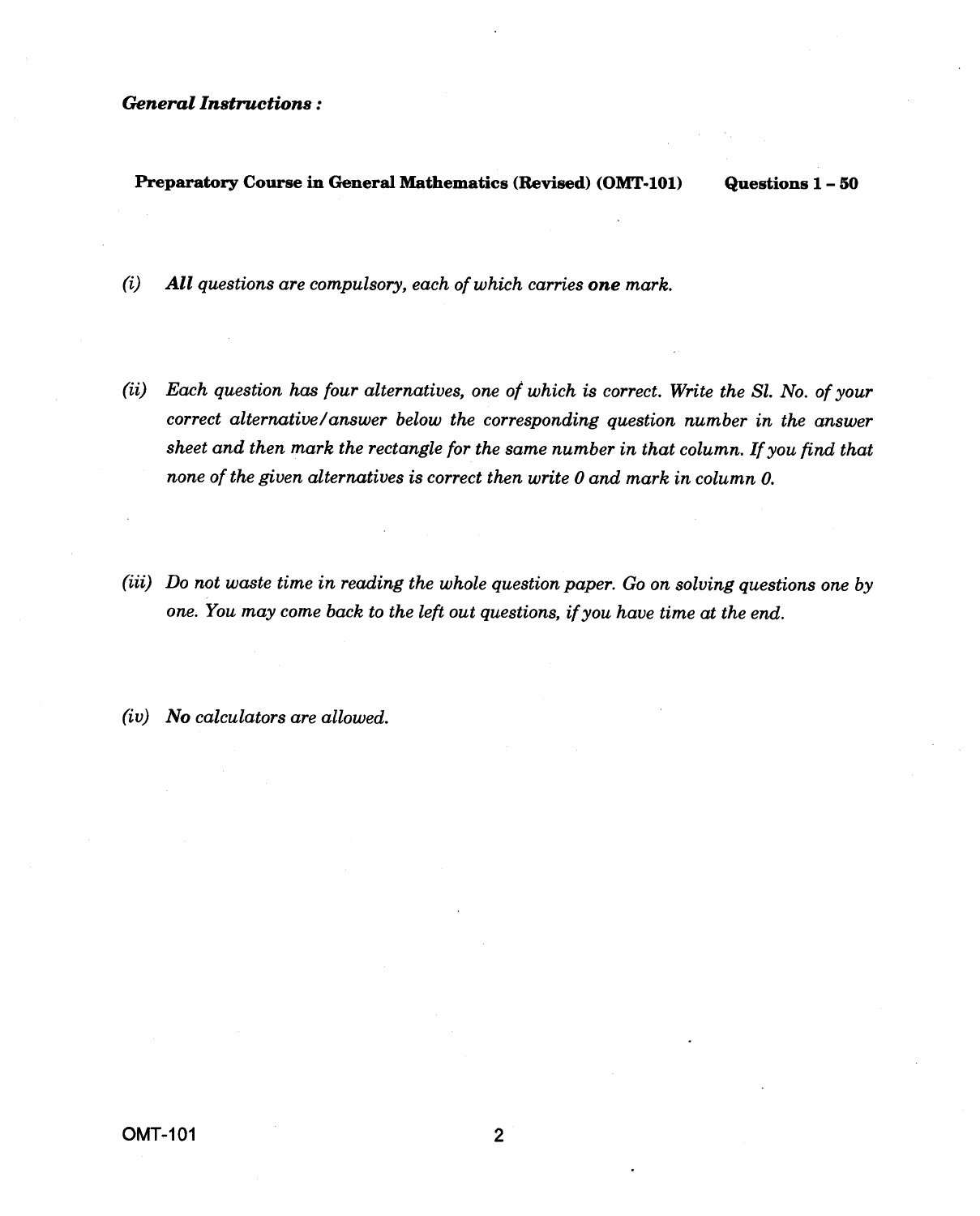सामान्य निर्देश:

सामान्य गणित (संशोधित) में प्रारंभिक पाठ्यक्रम (ओ.एम.टी.-101) प्रश्न  $1 - 50$ 

सभी प्रश्न अनिवार्य हैं । एक प्रश्न के लिए **एक** अंक नियत है ।  $(i)$ 

- प्रत्येक प्रश्न के साथ चार विकल्प हैं, जिनमें से एक सही है । उत्तर-पुस्तिका में निर्देशानुसार सही उत्तर  $(ii)$ विकल्प का क्रमांक संगत प्रश्न संख्या के नीचे लिखें और फिर उसी क्रमांक के आयत पर उसी कॉलम में चिह्न लगाएँ । अगर आप पाएँ कि कोई भी विकल्प सही नहीं है तो 0 लिखें और कॉलम 0 में चिह्न लगाएँ ।
- पूरे प्रश्न–पत्र को पढ़ने में समय बर्बाद मत कीजिए । एक के बाद एक प्रश्न को करते जाइए । यदि बाद  $(iii)$ में समय रहे, तो बचे हुए प्रश्नों को दुबारा देखा जा सकता है ।
- कैल्कुलेटरों के प्रयोग करने की अनुमति नहीं है ।  $(iv)$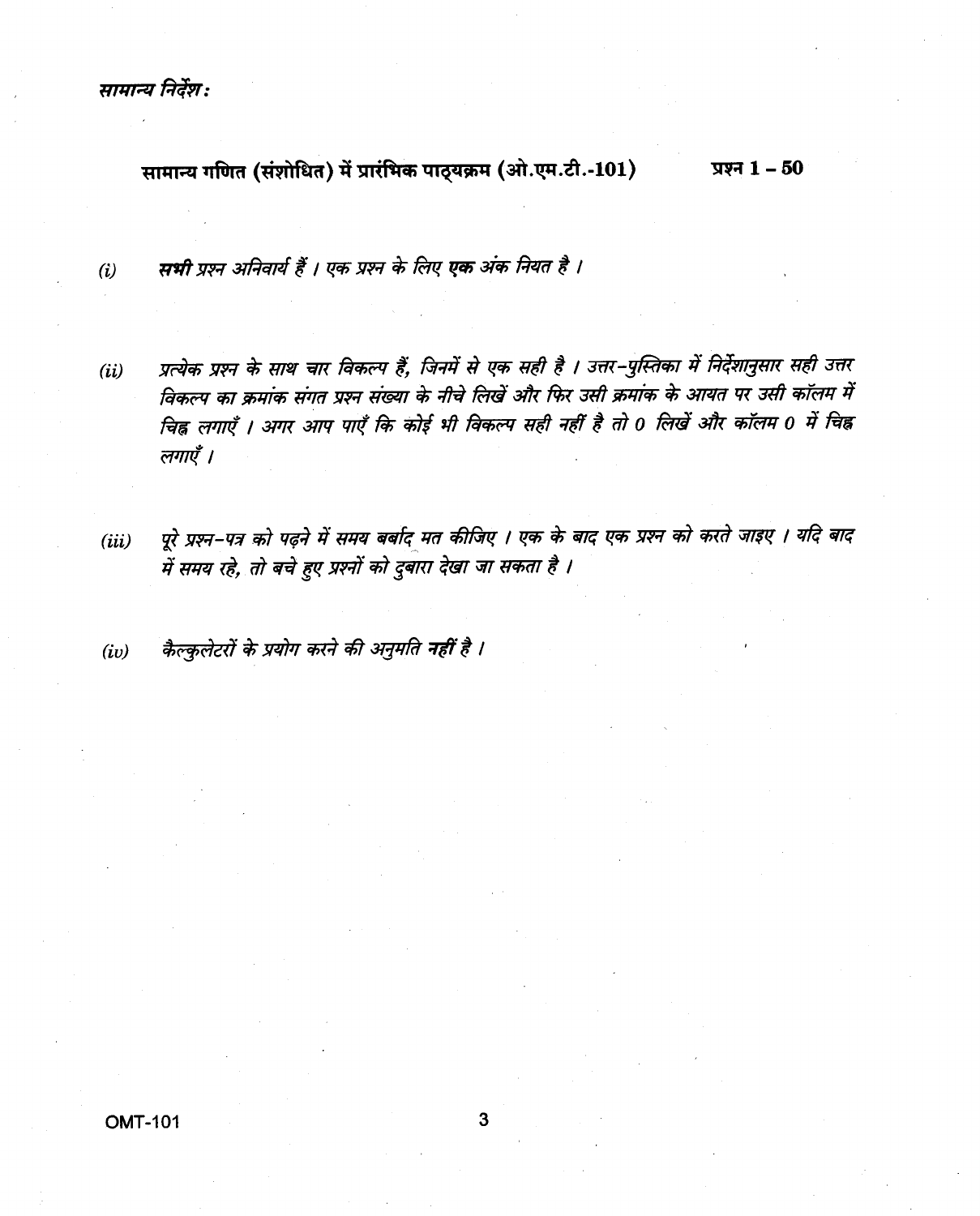| 1. | The HCF $\times$ LCM of two numbers 50 and 20 is                                                       |     |         |
|----|--------------------------------------------------------------------------------------------------------|-----|---------|
|    | (1)<br>10                                                                                              | (2) | 100     |
|    | (3)<br>1000                                                                                            | (4) | 50      |
| 2. | If p, q are two prime numbers, then LCM $(p, q)$ is                                                    |     |         |
|    | (1)<br>$\mathbf{1}$                                                                                    | (2) | p       |
|    | (3)<br>$\mathbf{q}$                                                                                    | (4) | pq      |
| 3. | If $x = 2^3 \times 3 \times 5^2$ , $y = 2^2 \times 3^3$ , then xy is                                   |     |         |
|    | (1) $2^5 \times 3^4 \times 5^2$                                                                        |     |         |
|    | (2) $2^6 \times 5^3 \times 3^2$                                                                        |     |         |
|    | (3) $2^3 \times 3^4 \times 5^2$                                                                        |     |         |
|    | (4) $2^5 \times 3^3 \times 5^2$                                                                        |     |         |
| 4. | If $(3x + 2)(2x - 5) = ax^2 + kx - 10$ , then the value of k is                                        |     |         |
|    | (1)<br>$-11$                                                                                           | (2) | 8       |
|    | 9<br>(3)                                                                                               | (4) | 10      |
| 5. | If the circumference of a circle is doubled, then ratio of the areas of smaller to bigger<br>circle is |     |         |
|    | (1)<br>1:2                                                                                             | (2) | 2:1     |
|    | (3)<br>1:4                                                                                             | (4) | $1:\pi$ |
| 6. | If $n-5$ is an even integer, then the next consecutive even integer is                                 |     |         |
|    | (1)<br>$n-7$                                                                                           | (2) | $n-3$   |
|    | (3)<br>$\mathbf{n-4}$                                                                                  | (4) | $n + 2$ |
| 7. | Which of the following is <b>not</b> an irrational number?                                             |     |         |
|    | $5-\sqrt{3}$<br>(1)                                                                                    |     |         |
|    | (2) $\sqrt{2} + \sqrt{5}$                                                                              |     |         |
|    | (3) $4 + \sqrt{2}$                                                                                     |     |         |
|    | (4) $6 + \sqrt{9}$                                                                                     |     |         |
|    |                                                                                                        |     |         |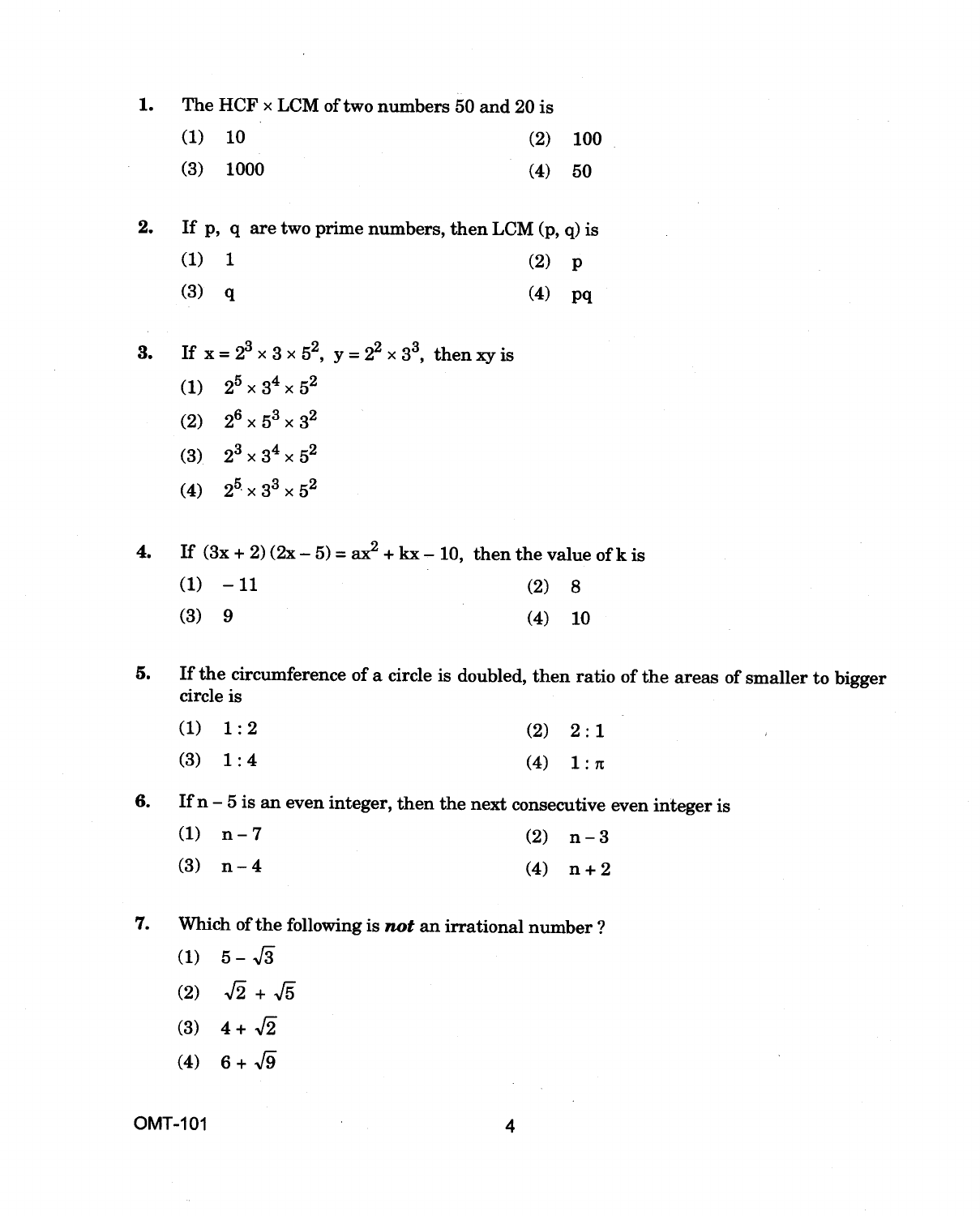| 8.  | $4 \div 2 + 3 \div 5 \times 5$ is equal to           |  |                                                                                                                                             |         |                   |  |  |  |  |
|-----|------------------------------------------------------|--|---------------------------------------------------------------------------------------------------------------------------------------------|---------|-------------------|--|--|--|--|
|     | <b>20</b><br>(1)                                     |  |                                                                                                                                             | (2)     | 0.8               |  |  |  |  |
|     | (3)<br>$\overline{5}$                                |  |                                                                                                                                             | (4)     | 15                |  |  |  |  |
|     |                                                      |  |                                                                                                                                             |         |                   |  |  |  |  |
| 9.  | The decimal form of $\frac{29}{90}$ is               |  |                                                                                                                                             |         |                   |  |  |  |  |
|     | $0.32\overline{3}$<br>(1)                            |  |                                                                                                                                             | (2)     | 0.32              |  |  |  |  |
|     | (3)<br>0.32                                          |  |                                                                                                                                             | (4)     | $0.2\overline{9}$ |  |  |  |  |
|     | <b>10.</b> The number $\frac{6}{7}$ is equivalent to |  |                                                                                                                                             |         |                   |  |  |  |  |
|     | $\frac{108}{133}$<br>(1)                             |  |                                                                                                                                             | (2)     | $\frac{150}{175}$ |  |  |  |  |
|     | $\frac{84}{112}$<br>(3)                              |  |                                                                                                                                             | (4)     | $\frac{72}{91}$   |  |  |  |  |
|     |                                                      |  |                                                                                                                                             |         |                   |  |  |  |  |
|     | $(1) -2$                                             |  | 11. First three terms of an A.P. are $2x-1$ , $x+1$ and $x+3$ . The value of x is                                                           |         |                   |  |  |  |  |
|     | (3)<br>$\boldsymbol{2}$                              |  |                                                                                                                                             | (2)     | $\boldsymbol{0}$  |  |  |  |  |
|     |                                                      |  |                                                                                                                                             | $(4)$ 4 |                   |  |  |  |  |
|     |                                                      |  | 12. A letter is chosen at random from the letters of the English alphabet. Find the<br>probability that it is a letter of the word "CHILD". |         |                   |  |  |  |  |
|     | (1)<br>$26\phantom{.}$                               |  |                                                                                                                                             | (2)     | $\frac{1}{5}$     |  |  |  |  |
|     | $\frac{5}{26}$<br>(3)                                |  |                                                                                                                                             | (4)     | $\frac{20}{26}$   |  |  |  |  |
|     |                                                      |  |                                                                                                                                             |         |                   |  |  |  |  |
| 13. |                                                      |  | The measure which takes into account all the data is                                                                                        |         |                   |  |  |  |  |
|     | (1)<br>${\bf mean}$                                  |  |                                                                                                                                             | (2)     | median            |  |  |  |  |
|     | (3)<br>mode                                          |  |                                                                                                                                             | (4)     | range             |  |  |  |  |
|     |                                                      |  | 14. If 45 is 20% of a number, then 4% of the same number is                                                                                 |         |                   |  |  |  |  |
|     | (1)<br>$\boldsymbol{8}$                              |  |                                                                                                                                             | (2)     | 9                 |  |  |  |  |
|     |                                                      |  |                                                                                                                                             |         |                   |  |  |  |  |
|     |                                                      |  |                                                                                                                                             |         |                   |  |  |  |  |
|     | (3)<br>15<br><b>OMT-101</b>                          |  |                                                                                                                                             | (4)     | <b>16</b>         |  |  |  |  |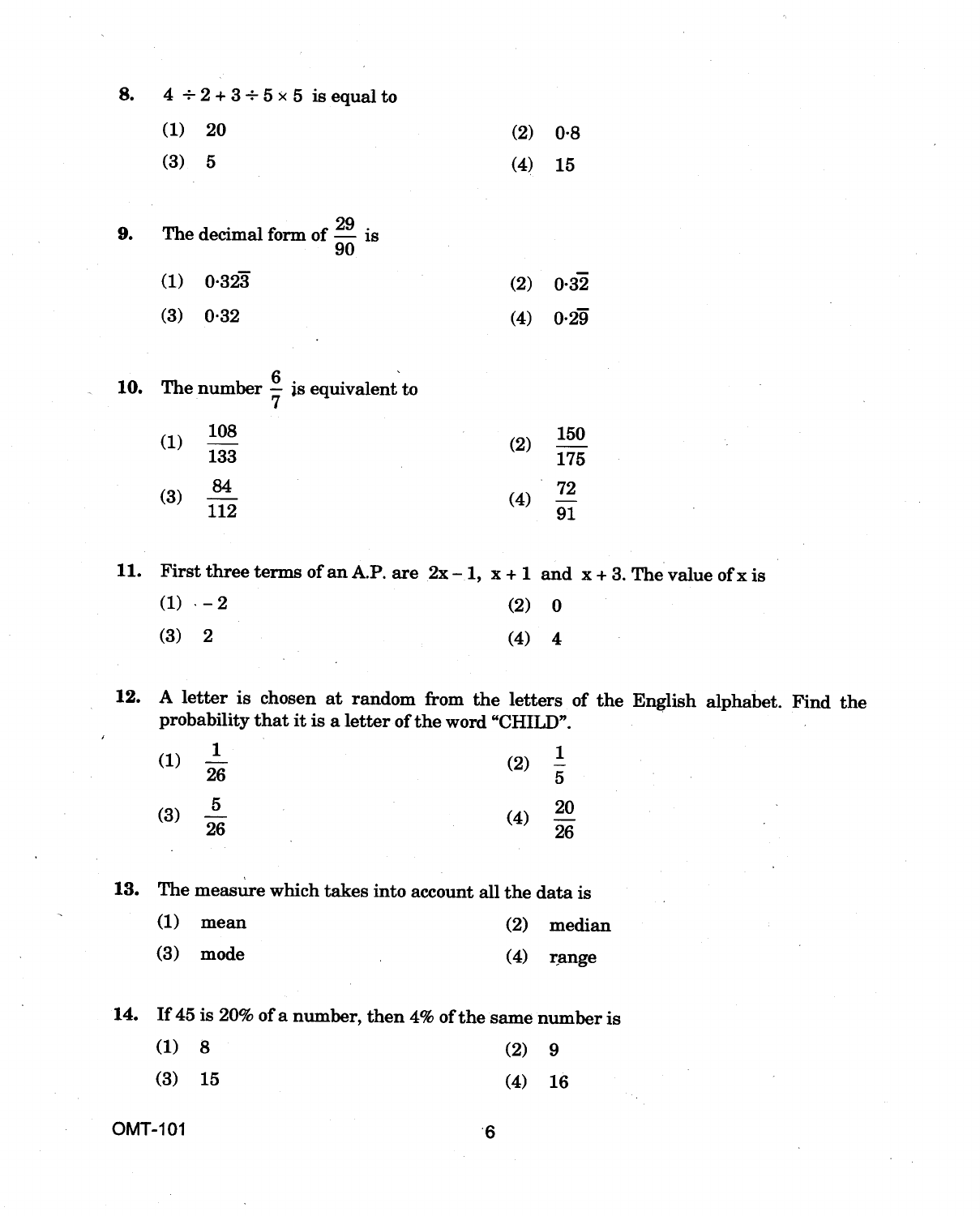दो संख्याओं 50 और 20 का HCF  $\times$  LCM है  $1.$  $(2)$ 100  $(1)$ 10  $(4)$ 50  $(3)$ 1000 यदि p, q दो अभाज्य संख्याएँ हैं, तो LCM (p, q) है  $2.$  $(2)$  p  $(1) 1$  $(4)$  pq  $(3)$  q यदि  $x = 2^3 \times 3 \times 5^2$ ,  $y = 2^2 \times 3^3$ , तो xy है 3. (1)  $2^5 \times 3^4 \times 5^2$ (2)  $2^6 \times 5^3 \times 3^2$ (3)  $2^3 \times 3^4 \times 5^2$ (4)  $2^5 \times 3^3 \times 5^2$ 4. यदि  $(3x + 2)(2x - 5) = ax^2 + kx - 10$ , तो k का मान है  $(1) -11$  $(2) 8$  $(4)$  $10$  $(3) 9$ यदि किसी वृत्त की परिधि को दूगुना कर दिया जाए, तो छोटे और बड़े वृत्त के क्षेत्रफलों का अनुपात है 5.  $(1) 1:2$  $(2) 2:1$  $(3) \quad 1:4$ (4)  $1:\pi$ यदि n - 5 एक सम पूर्णांक है, तो अगला क्रमागत सम पूर्णांक है 6.  $(1)$  n - 7 (2)  $n-3$ (3)  $n-4$  $(4)$  n + 2 निम्न में से कौन-सी अपरिमेय संख्या *नहीं* है ? 7. (1)  $5 - \sqrt{3}$ (2)  $\sqrt{2} + \sqrt{5}$ (3)  $4 + \sqrt{2}$ (4)  $6 + \sqrt{9}$ 

**OMT-101** 

5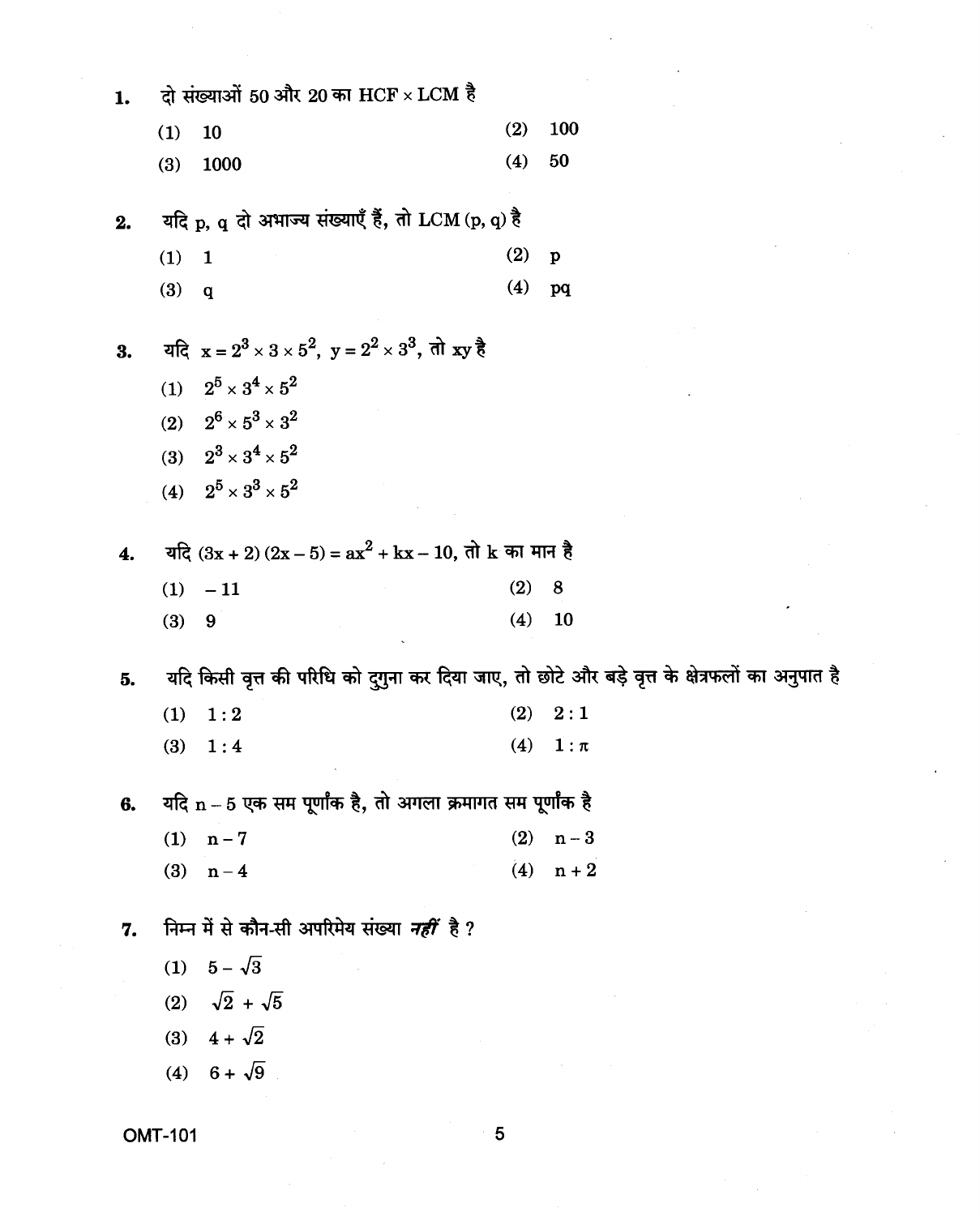| 15. |     | The simple interest on $\bar{\tau}$ 500 at 10% p.a. for two years is |     |                                                                                                                       |
|-----|-----|----------------------------------------------------------------------|-----|-----------------------------------------------------------------------------------------------------------------------|
|     | (1) | ₹ 550                                                                | (2) | ₹ 250                                                                                                                 |
|     | (3) | ₹ 100                                                                | (4) | ₹ 150                                                                                                                 |
| 16. |     | In exponential notation $\sqrt[9]{(3/7)^3}$ is                       |     |                                                                                                                       |
|     |     | (1) $\left(\frac{3}{7}\right)^{27}$ .                                |     | (2) $\left(\frac{3}{7}\right)^{1/3}$                                                                                  |
|     |     | (3) $\left(\frac{7}{3}\right)^{1/3}$                                 |     | (4) $\left(\frac{3}{7}\right)^{1/2}$                                                                                  |
| 17. |     | Degree of a constant term is                                         |     |                                                                                                                       |
|     | (1) | $\bf{0}$                                                             | (2) | $\mathbf{1}$                                                                                                          |
|     | (3) | 3                                                                    | (4) | Not defined                                                                                                           |
| 18. | is  |                                                                      |     | Five times a number plus 5 is equal to seven times the number minus 9. The number                                     |
|     | (1) | 35                                                                   | (2) | 25                                                                                                                    |
|     | (3) | 49                                                                   | (4) | 7                                                                                                                     |
| 19. |     | percent is                                                           |     | If marked price of a pen-drive is $\overline{\tau}$ 600 and selling price is $\overline{\tau}$ 510, then the discount |
|     | (1) | 10%                                                                  | (2) | 25%                                                                                                                   |
|     | (3) | 15%                                                                  | (4) | 9%                                                                                                                    |
| 20. |     |                                                                      |     | Let $l$ , m and p be three lines in a plane such that $l$ $\theta$ m and p intersects $l$ . Then                      |
|     | (1) | $p$ // m                                                             |     |                                                                                                                       |
|     | (2) | p intersects m                                                       |     |                                                                                                                       |
|     | (3) | p is perpendicular to m                                              |     |                                                                                                                       |
|     | (4) | None of the above                                                    |     |                                                                                                                       |
| 21. |     | The quadrilateral having only one pair of parallel opposite sides is |     |                                                                                                                       |
|     | (1) | parallelogram                                                        | (2) | rhombus                                                                                                               |
|     | (3) | trapezium                                                            | (4) | kite                                                                                                                  |
|     |     |                                                                      |     |                                                                                                                       |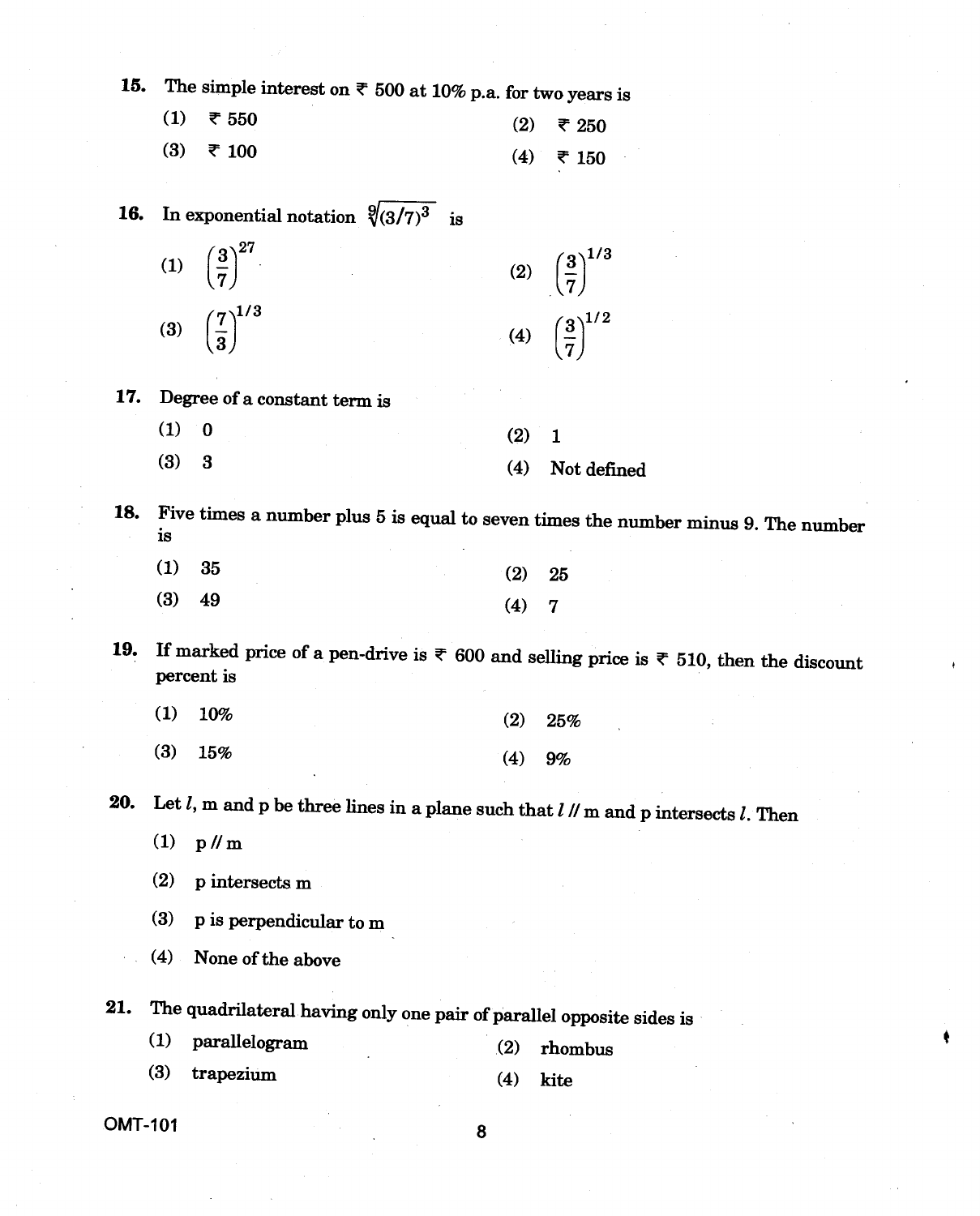| 8.  |                | $4 \div 2 + 3 \div 5 \times 5$ बराबर है                                                                    |     |                                                                                                    |
|-----|----------------|------------------------------------------------------------------------------------------------------------|-----|----------------------------------------------------------------------------------------------------|
|     | (1)            | <b>20</b>                                                                                                  | (2) | 0.8                                                                                                |
|     | (3)            | $\overline{5}$                                                                                             | (4) | 15                                                                                                 |
| 9.  |                | $\frac{29}{90}$ का दशमलव रूप है                                                                            |     |                                                                                                    |
|     | (1)            | 0.323                                                                                                      | (2) | 0.32                                                                                               |
|     | (3)            | 0.32                                                                                                       | (4) | $0.2\overline{9}$                                                                                  |
| 10. |                | संख्या $\frac{6}{7}$ तुल्य है                                                                              |     |                                                                                                    |
|     | (1)            | $\frac{108}{133}$                                                                                          | (2) | $\frac{150}{175}$                                                                                  |
|     | (3)            | $\frac{84}{112}$                                                                                           | (4) | $\frac{72}{91}$                                                                                    |
| 11. |                | एक समान्तर श्रेढ़ी के प्रथम तीन पद $2\text{x}-1$ , $\text{x}+1$ और $\text{x}+3$ हैं । $\text{x}$ का मान है |     |                                                                                                    |
|     | (1)            | $-2$                                                                                                       | (2) | $\boldsymbol{0}$                                                                                   |
|     | (3)            | $\boldsymbol{2}$                                                                                           | (4) | 4                                                                                                  |
| 12. |                | अक्षर "CHILD" शब्द के अक्षरों में से एक है।                                                                |     | अंग्रेज़ी वर्णमाला के अक्षरों से एक अक्षर यादृच्छिक चुन लिया जाता है । प्रायिकता ज्ञात कीजिए कि यह |
|     | (1)            | $\overline{26}$                                                                                            | (2) | $\frac{1}{5}$                                                                                      |
|     | (3)            | Э<br>26                                                                                                    | (4) | $\frac{20}{1}$<br>26                                                                               |
| 13. |                | माप जो सारे आँकड़ों को समाहित करता है, है                                                                  |     |                                                                                                    |
|     | (1)            | माध्य                                                                                                      | (2) | माध्यिका                                                                                           |
|     | (3)            | बहुलक                                                                                                      | (4) | परिसर                                                                                              |
| 14. |                | यदि किसी संख्या का 20% 45 है, तो उसी संख्या का 4% है                                                       |     |                                                                                                    |
|     | (1)            | 8                                                                                                          | (2) | 9                                                                                                  |
|     | (3)            | 15                                                                                                         | (4) | 16                                                                                                 |
|     | <b>OMT-101</b> |                                                                                                            | 7   |                                                                                                    |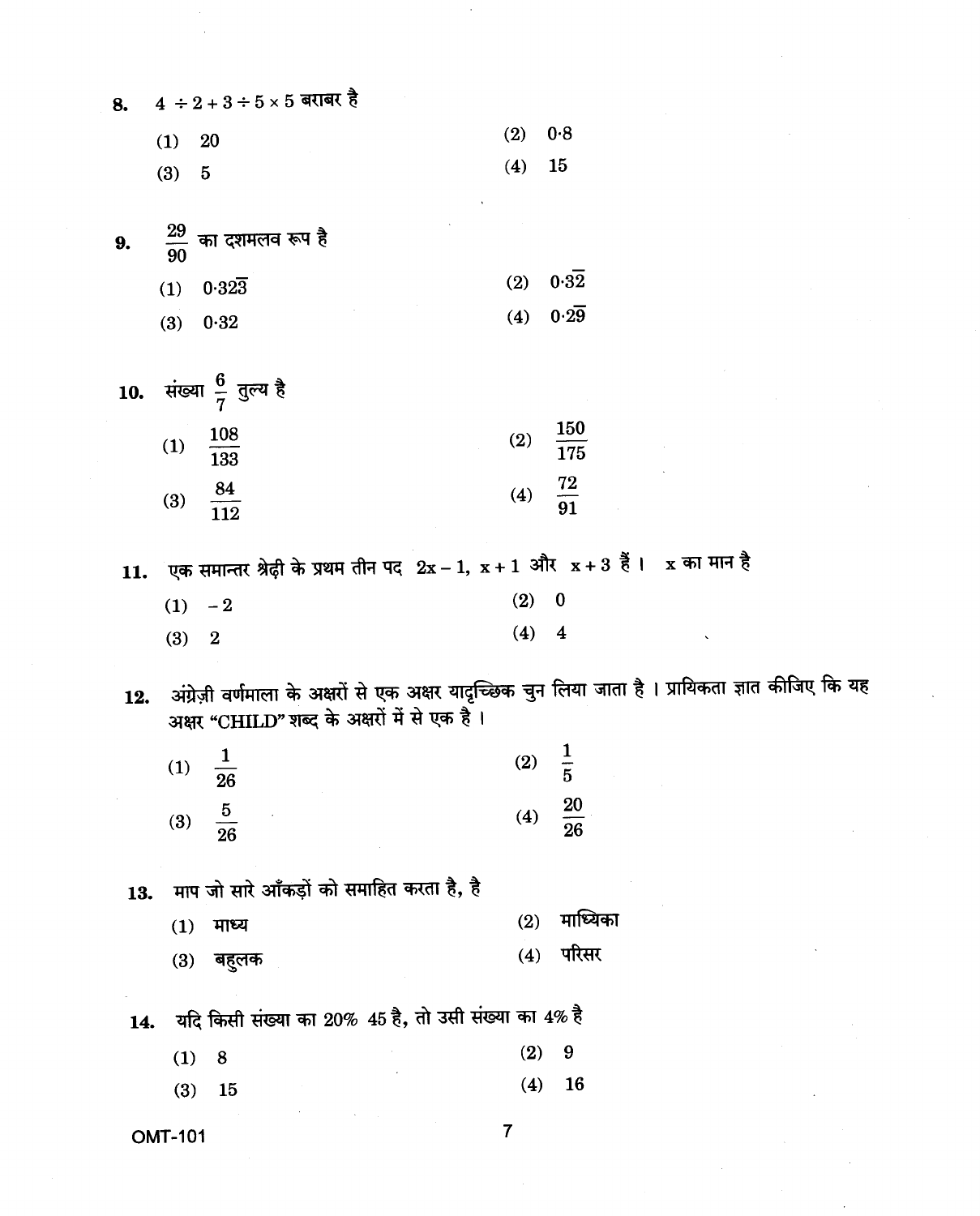| 22. | The area of a triangle whose sides are 3 cm, 4 cm and 5 cm is              |     |                                                                                         |
|-----|----------------------------------------------------------------------------|-----|-----------------------------------------------------------------------------------------|
|     | $7 \text{ cm}^2$<br>(1)                                                    | (2) | $6 \text{ cm}^2$                                                                        |
|     | $\sqrt{12}$ cm <sup>2</sup><br>(3)                                         | (4) | $\sqrt{8}$ cm <sup>2</sup>                                                              |
| 23. | 3 o'clock?                                                                 |     | What is the degree measurement of the angle between the hands of a clock at             |
|     | (1)<br>$60^\circ$                                                          | (2) | 180°                                                                                    |
|     | (3)<br>$360^\circ$                                                         | (4) | $90^{\circ}$                                                                            |
| 24. |                                                                            |     | The diameter of a circle A is double the diameter of another circle B. Then area of the |
|     | 2 times<br>(1)                                                             | (2) | 4 times                                                                                 |
|     | 16 times<br>(3)                                                            | (4) | 20 times                                                                                |
| 25. | Mean of first 5 natural numbers is                                         |     |                                                                                         |
|     | $\left(1\right)$<br>5                                                      | (2) | $\boldsymbol{2}$                                                                        |
|     | (3)<br>3                                                                   | (4) | $\bf{0}$                                                                                |
| 26. | $x(2x^2-3y) + y(9x + 4y^2)$ is equal to                                    |     |                                                                                         |
|     | (1) $2x^3 - 6xy + 4y^3$                                                    |     |                                                                                         |
|     | (2) $2x^3 + 6xy + 4y^3$                                                    |     |                                                                                         |
|     | (3) $2x^3 + 6xy - 4y^3$                                                    |     |                                                                                         |
|     | (4) $2x(x^2 + y) + 4y(x - y^2)$                                            |     |                                                                                         |
| 27. | Angles of the equilateral triangle are                                     |     |                                                                                         |
|     | (1)<br>$30^{\circ}$ , $60^{\circ}$ , $90^{\circ}$                          |     |                                                                                         |
|     | $60^{\circ}$ , $60^{\circ}$ , $60^{\circ}$<br>(2)                          |     |                                                                                         |
|     | 30°, 30°, 120°<br>(3)                                                      |     |                                                                                         |
|     | 90°, 50°, 40°<br>(4)                                                       |     |                                                                                         |
| 28. | The sum of first 5 terms of the G.P. 2, $\frac{4}{3}$ , $\frac{8}{9}$ , is |     |                                                                                         |
|     | 322<br>(1)<br>84                                                           | (2) | $\frac{422}{81}$                                                                        |
|     | $\frac{443}{281}$<br>(3)                                                   | (4) | $\frac{451}{236}$                                                                       |
|     | <b>OMT-101</b>                                                             | 10. |                                                                                         |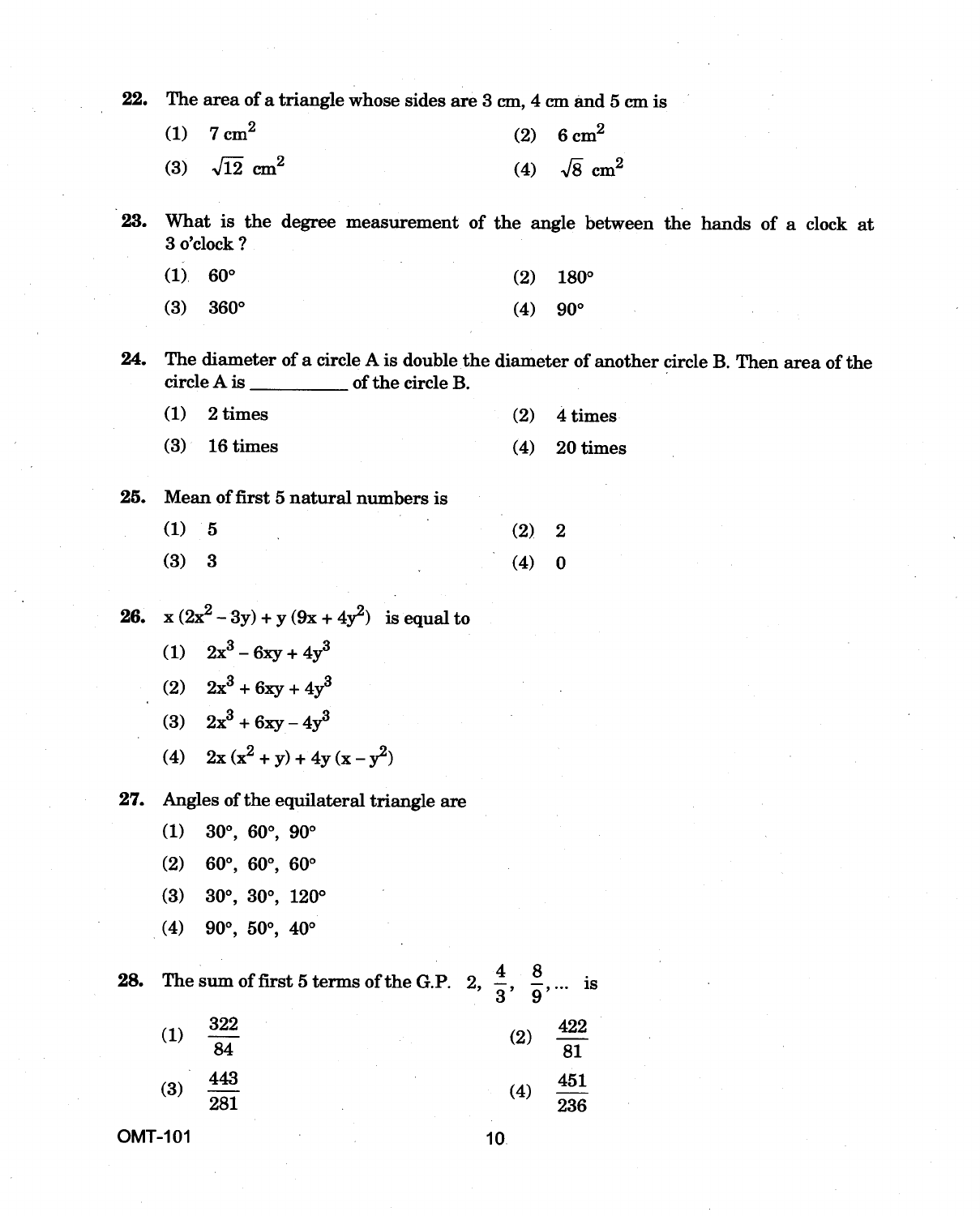15.  $\pm$  500 पर 10% वार्षिक दर पर दो वर्ष के लिए साधारण ब्याज है

| $(1)$ $\overline{5}$ 550 | (2) ₹ 250   |
|--------------------------|-------------|
| $(3)$ ₹ 100              | $(4)$ ₹ 150 |

16. चरघातांकी संकेतन में  $\sqrt[9]{(3/7)^3}$  है

| (1) $\left(\frac{3}{7}\right)^{27}$  | (2) $\left(\frac{3}{7}\right)^{1/3}$ |
|--------------------------------------|--------------------------------------|
| (3) $\left(\frac{7}{3}\right)^{1/3}$ | (4) $\left(\frac{3}{7}\right)^{1/2}$ |

17. अचर पद का घात है

| (1) 0 |  | (2) 1 |                     |
|-------|--|-------|---------------------|
| (3) 3 |  |       | $(4)$ परिभाषित नहीं |

18. किसी संख्या के 5 गुने में 5 जोड़ना, उस संख्या के 7 गुने में से 9 घटाने के बराबर है। वह संख्या है

| (1) 35   | $(2)$ 25 |  |
|----------|----------|--|
| $(3)$ 49 | $(4)$ 7  |  |

19. यदि किसी पेन-ड्राइव का अंकित मूल्य ₹ 600 है और बिक्री मूल्य ₹ 510 है, तो प्रतिशत छूट है

| $(1)$ 10% |  |  | $(2)$ 25% |
|-----------|--|--|-----------|
| $(3)$ 15% |  |  | $(4)$ 9%  |

20. मान लो  $l$ , m और p किसी समतल में तीन रेखाएँ इस प्रकार हैं कि  $l$  // m और p,  $l$  को काटती है। तो

- (1)  $p$  // m
- (2)  $p, m$  को काटती है
- (3)  $p, m$  पर लम्ब है
- $(4)$  उपर्युक्त में से कोई नहीं

21. चतुर्भुज जिसमें केवल एक समान्तर सम्मुख भुजाओं का युग्म होता है, कहलाती है

- (1) समान्तर चतुर्भुज  $(2)$  समचतुर्भुज
- (3) समलंब चतुर्भुज  $(4)$  पतंग

**OMT-101** 

9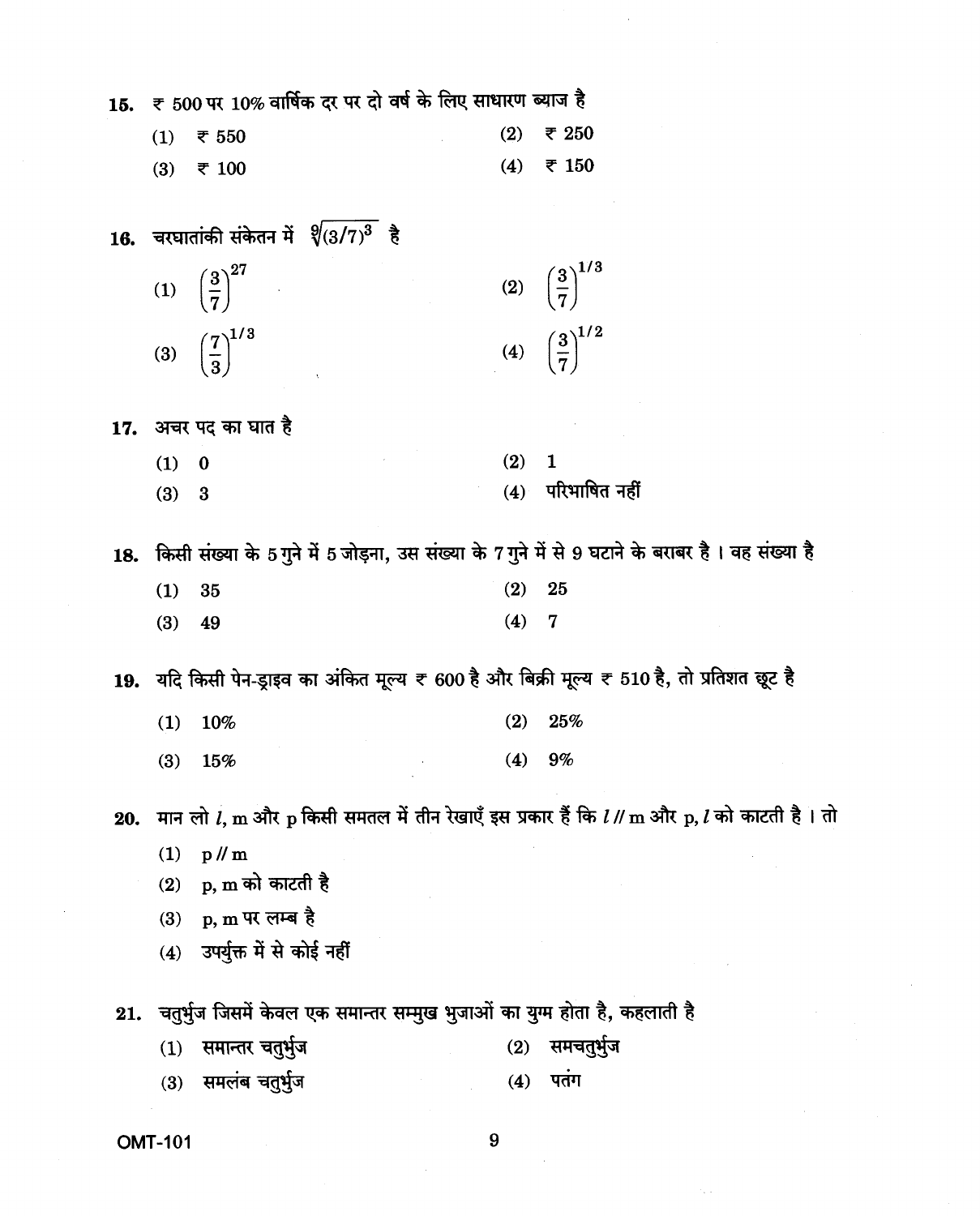| 29.            |     | If ${}_{n}C_{7} = {}_{n}C_{5}$ , then ${}_{n}C_{1}$ is                                                                                                 |     |                               |            |  |
|----------------|-----|--------------------------------------------------------------------------------------------------------------------------------------------------------|-----|-------------------------------|------------|--|
|                | (1) | 12                                                                                                                                                     | (2) | 11                            |            |  |
|                | (3) | $\mathbf{1}$                                                                                                                                           | (4) | $\bf{0}$                      |            |  |
|                |     |                                                                                                                                                        |     |                               |            |  |
| 30.            |     | $\frac{8!-6!}{55}$ is equal to                                                                                                                         |     |                               |            |  |
|                | (1) | 5!                                                                                                                                                     | (2) | 6!                            |            |  |
|                | (3) | 4!                                                                                                                                                     | (4) | 7!                            |            |  |
| 31.            |     | A right-angled triangle has                                                                                                                            |     |                               |            |  |
|                | (1) | Three acute angles                                                                                                                                     |     |                               |            |  |
|                | (2) | Two acute angles                                                                                                                                       |     |                               |            |  |
|                | (3) | Only one acute angle                                                                                                                                   |     |                               |            |  |
|                | (4) | Only one obtuse angle                                                                                                                                  |     |                               |            |  |
| 32.            |     | The letter A has                                                                                                                                       |     |                               |            |  |
|                | (1) | rotational symmetry                                                                                                                                    |     |                               |            |  |
|                | (2) | line symmetry                                                                                                                                          |     |                               |            |  |
|                | (3) | both rotational and line symmetry                                                                                                                      |     |                               |            |  |
|                | (4) | no symmetry                                                                                                                                            |     |                               |            |  |
| 33.            |     | If E <sub>1</sub> and E <sub>2</sub> are two events such that $P(E_1) = 0.5$ , $P(E_1 \cup E_2) = 0.7$ , $P(E_1 \cap E_2) = 0.1$ ,<br>then $P(E_2)$ is |     |                               |            |  |
|                | (1) |                                                                                                                                                        | (2) |                               |            |  |
|                | (3) | $\frac{2}{3}$                                                                                                                                          | (4) | $\overline{\mathbf{3}}$<br>10 |            |  |
| 34.            |     | The abscissa of any point on y-axis is                                                                                                                 |     |                               |            |  |
|                | (1) | $\mathbf{1}$                                                                                                                                           | (2) | $\bf{0}$                      |            |  |
|                | (3) | $-1$                                                                                                                                                   | (4) |                               | any number |  |
| 35.            |     | The coefficient of $x^2$ in the expansion of $(x-1)^3$ is                                                                                              |     |                               |            |  |
|                | (1) | $\bf{3}$                                                                                                                                               | (2) | $\mathbf{1}$                  |            |  |
|                | (3) | $-3$                                                                                                                                                   | (4) | $-1$                          |            |  |
| <b>OMT-101</b> |     |                                                                                                                                                        | 12  |                               |            |  |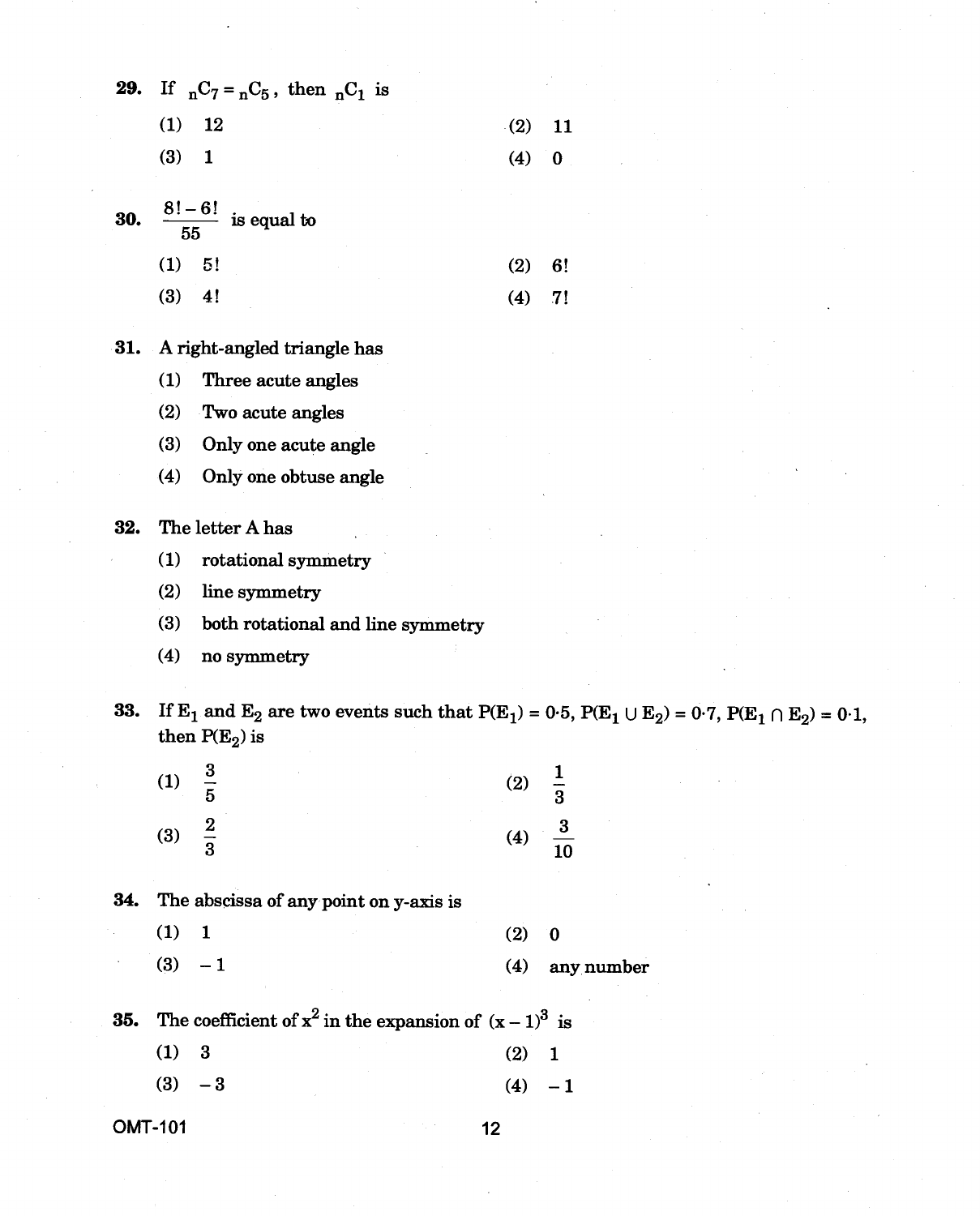| 22. |                | 3 सेमी, 4 सेमी और 5 सेमी भुजाओं वाले त्रिभुज का क्षेत्रफल है                    |     |                                                                                                            |
|-----|----------------|---------------------------------------------------------------------------------|-----|------------------------------------------------------------------------------------------------------------|
|     | (1)            | 7 सेमी $^2$                                                                     | (2) | $6$ सेमी $^2$                                                                                              |
|     | (3)            | $\sqrt{12}$ सेमी <sup>2</sup>                                                   |     | (4) $\sqrt{8}$ सेमी <sup>2</sup>                                                                           |
| 23. |                | 3 बजे के समय घड़ी की सुइयों के बीच के कोण का अंश माप क्या है ?                  |     |                                                                                                            |
|     | (1)            | $60^\circ$                                                                      | (2) | 180°                                                                                                       |
|     | (3)            | 360°                                                                            | (4) | $90^\circ$                                                                                                 |
|     |                | है ।                                                                            |     | 24. वृत्त A का व्यास दूसरे वृत्त B के व्यास का दुगुना है । तब वृत्त A का क्षेत्रफल वृत्त B के क्षेत्रफल का |
|     | (1)            | 2 गुना                                                                          | (2) | 4 गुना                                                                                                     |
|     | (3)            | 16 गुना                                                                         | (4) | $20 \overline{3}$ ना                                                                                       |
| 25. |                | प्रथम 5 प्राकृतिक संख्याओं का माध्य है                                          |     |                                                                                                            |
|     | (1)            | $\overline{5}$                                                                  | (2) | $\boldsymbol{2}$                                                                                           |
|     | (3)            | 3                                                                               | (4) | $\bf{0}$                                                                                                   |
|     |                | 26. $x(2x^2-3y)+y(9x+4y^2)$ बराबर है                                            |     |                                                                                                            |
|     |                | (1) $2x^3 - 6xy + 4y^3$                                                         |     |                                                                                                            |
|     |                | (2) $2x^3 + 6xy + 4y^3$                                                         |     |                                                                                                            |
|     |                | (3) $2x^3 + 6xy - 4y^3$                                                         |     |                                                                                                            |
|     |                | (4) $2x(x^2 + y) + 4y(x - y^2)$                                                 |     |                                                                                                            |
| 27. |                | समबाहु त्रिभुज के कोण हैं                                                       |     |                                                                                                            |
|     | (1)            | $30^{\circ}$ , $60^{\circ}$ , $90^{\circ}$                                      |     |                                                                                                            |
|     | (2)            | 60°, 60°, 60°                                                                   |     |                                                                                                            |
|     | (3)            | 30°, 30°, 120°                                                                  |     |                                                                                                            |
|     | (4)            | 90°, 50°, 40°                                                                   |     |                                                                                                            |
| 28. |                | गुणोत्तर श्रेढ़ी 2, $\frac{4}{3}$ , $\frac{8}{9}$ , के प्रथम 5 पदों का योगफल है |     |                                                                                                            |
|     | (1)            | $\frac{322}{84}$                                                                | (2) | 422<br>$\frac{1}{81}$                                                                                      |
|     | (3)            | $\frac{443}{281}$                                                               | (4) | $\frac{451}{236}$                                                                                          |
|     | <b>OMT-101</b> |                                                                                 | 11  |                                                                                                            |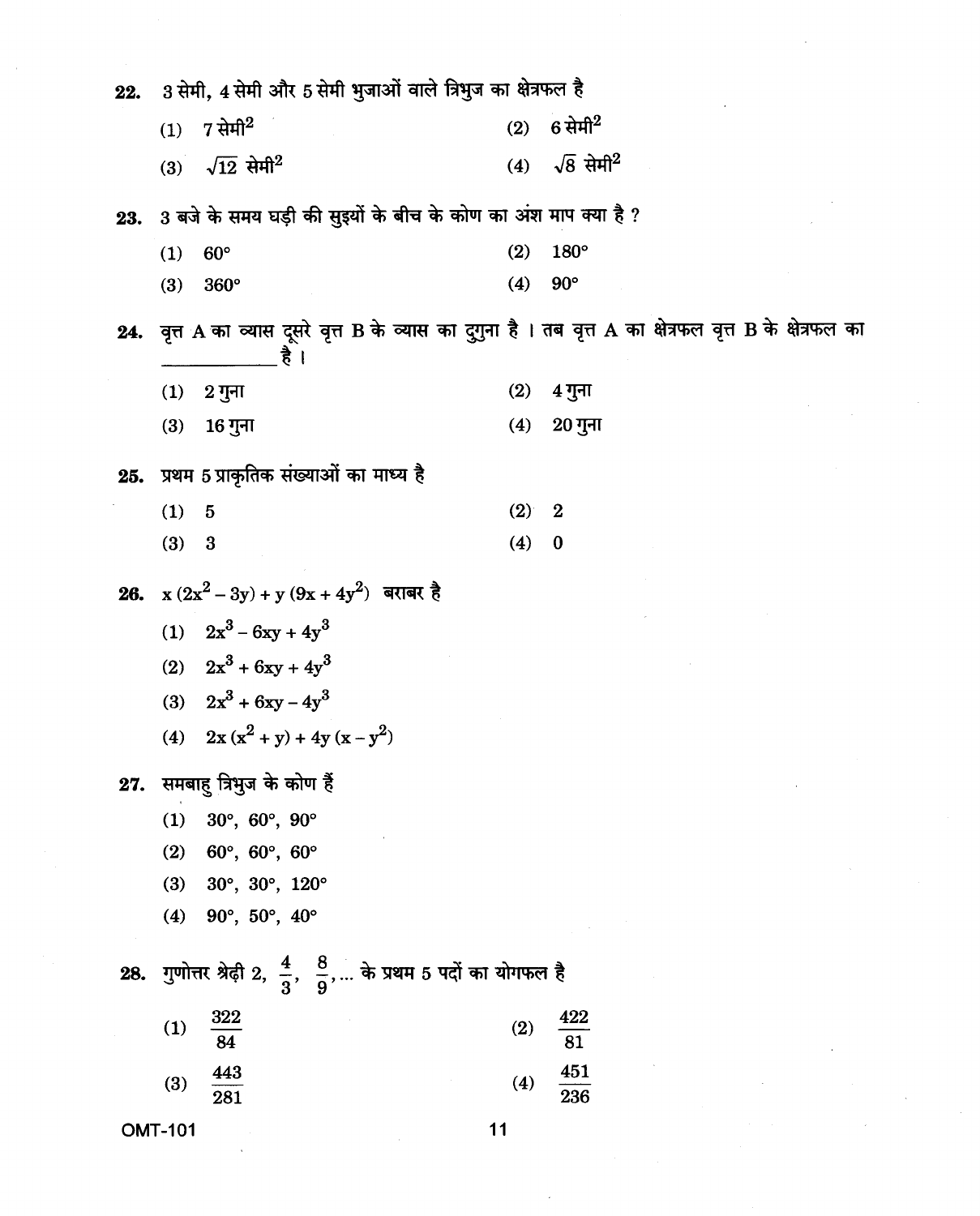| 36. |          | $\frac{(27)^{1/3}+2}{27^{-1/3}}$ is equal to |       |           |
|-----|----------|----------------------------------------------|-------|-----------|
|     | (1) 3    |                                              | (2) 8 |           |
|     | $(3)$ 15 |                                              |       | $(4)$ 7/3 |

**37. Which of the following quadrilaterals, does** *not* **have both pairs of parallel opposite sides ?** 

- **(1) Rectangle**
- **(2) Parallelogram**
- **(3) Rhombus**
- **(4) Trapezium**

**38. The number of edges in a tetrahedron is** 

| (1) 6 | $\mathbf{v}$ | $(2)$ 4 |  |
|-------|--------------|---------|--|
| (3) 5 |              | (4) 8   |  |

- **39.** 40,000 cm<sup>2</sup> is equal to
	- **(1) 400 m2**
	- **(2) 40 m2**
	- **(3) 4 m2**
	- **(4) 4000 m2**

**40. The area of a rhombus is 1470 cm2. If one of its diagonals is 35 cm, then the other one is** 

- **(1) 40 cm**
- **(2) 42 cm**
- **(3) 45 cm**
- **(4) 38 cm**

**41. Two triangles are** *not* **congruent when** 

- **(1) all corresponding angles are equal**
- **(2) two corresponding sides and the included angle are equal**
- **(3) all corresponding sides are equal**
- **(4) two corresponding angles and one corresponding side are equal**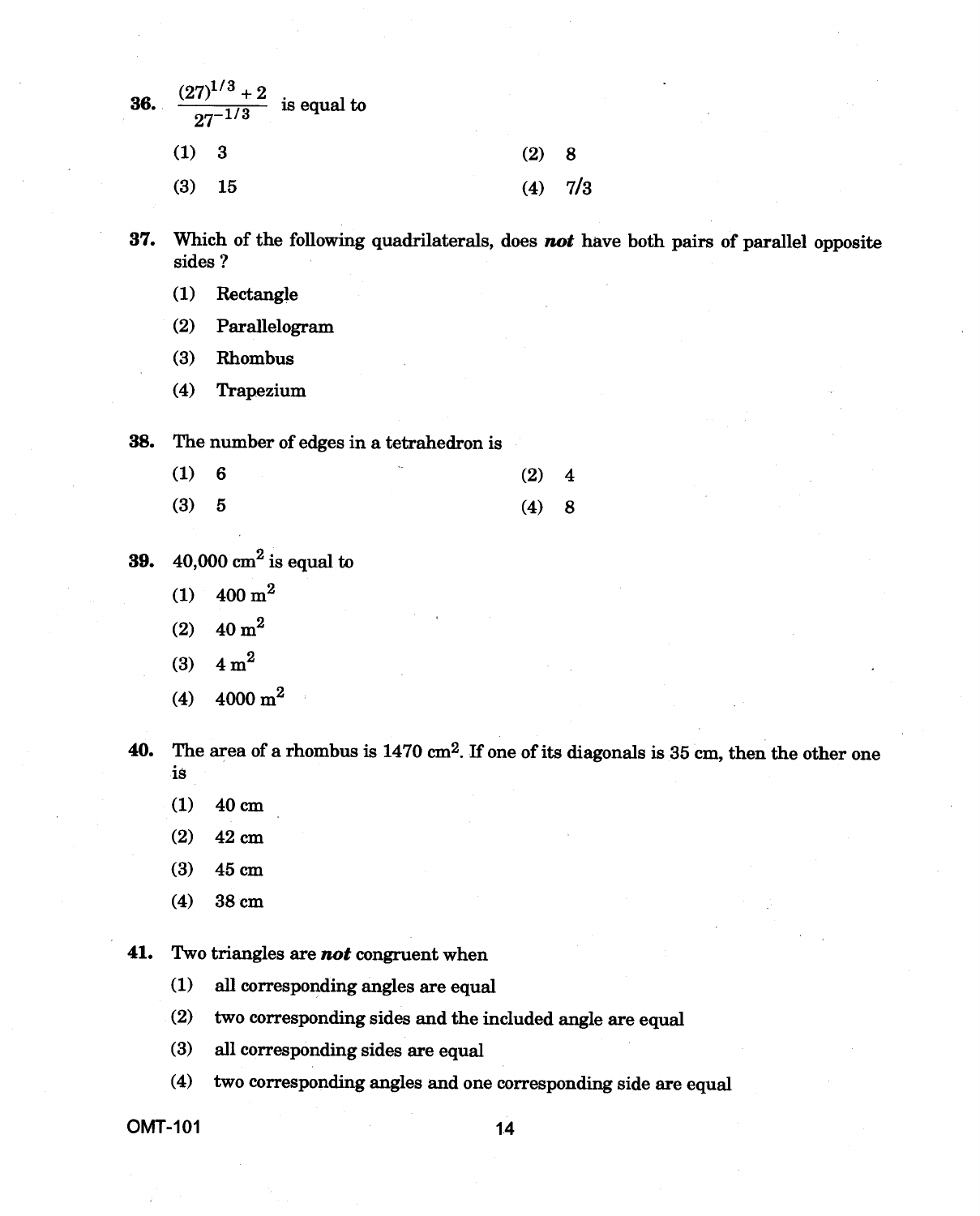| 29. यदि <sub>n</sub> C <sub>7</sub> = <sub>n</sub> C <sub>5</sub> , तो <sub>n</sub> C <sub>1</sub> है                                                                                         |        |                  |  |  |
|-----------------------------------------------------------------------------------------------------------------------------------------------------------------------------------------------|--------|------------------|--|--|
| $(1)$ 12                                                                                                                                                                                      | (2)    | $\overline{11}$  |  |  |
| (3) 1                                                                                                                                                                                         | (4) 0  |                  |  |  |
|                                                                                                                                                                                               |        |                  |  |  |
| 30. $\frac{8!-6!}{55}$ बराबर है                                                                                                                                                               |        |                  |  |  |
| (1) 5!                                                                                                                                                                                        | (2) 6! |                  |  |  |
| $(3)$ 4!                                                                                                                                                                                      | (4)    | - 7!             |  |  |
| 31. समकोण त्रिभुज में होते हैं                                                                                                                                                                |        |                  |  |  |
| $(1)$ तीन न्यून कोण                                                                                                                                                                           |        |                  |  |  |
| $(2)$ दो न्यून कोण                                                                                                                                                                            |        |                  |  |  |
| (3) केवल एक न्यून कोण                                                                                                                                                                         |        |                  |  |  |
| $(4)$ केवल एक अधिक कोण                                                                                                                                                                        |        |                  |  |  |
|                                                                                                                                                                                               |        |                  |  |  |
| 32. अक्षर A में है                                                                                                                                                                            |        |                  |  |  |
| (1) घूर्णन सममिति                                                                                                                                                                             |        |                  |  |  |
| रेखा सममिति<br>(2)                                                                                                                                                                            |        |                  |  |  |
| (3) घूर्णन और रेखा सममिति दोनों                                                                                                                                                               |        |                  |  |  |
| कोई सममिति नहीं<br>(4)                                                                                                                                                                        |        |                  |  |  |
|                                                                                                                                                                                               |        |                  |  |  |
|                                                                                                                                                                                               |        |                  |  |  |
| 33. यदि दो घटनाएँ $E_1$ और $E_2$ इस प्रकार हैं कि P(E <sub>1</sub> ) = 0.5, P(E <sub>1</sub> $\cup$ E <sub>2</sub> ) = 0.7, P(E <sub>1</sub> $\cap$ E <sub>2</sub> ) = 0.1,<br>तो $P(E_2)$ है |        |                  |  |  |
|                                                                                                                                                                                               |        |                  |  |  |
| $\frac{3}{5}$<br>(1)                                                                                                                                                                          | (2)    | $\frac{1}{3}$    |  |  |
| (3)                                                                                                                                                                                           | (4)    |                  |  |  |
| $\frac{2}{3}$                                                                                                                                                                                 |        | $\frac{3}{10}$   |  |  |
| 34. y-अक्ष पर किसी बिन्दु का भुजाक्ष है                                                                                                                                                       |        |                  |  |  |
| (1) 1                                                                                                                                                                                         | (2)    | $\bf{0}$         |  |  |
| $(3) -1$                                                                                                                                                                                      |        | $(4)$ कोई संख्या |  |  |
| 35. $(x-1)^3$ के प्रसार में $x^2$ का गुणांक है                                                                                                                                                |        |                  |  |  |
| (1) 3                                                                                                                                                                                         | (2)    | $\mathbf{1}$     |  |  |
| (3)<br>$-3$                                                                                                                                                                                   |        | $(4) - 1$        |  |  |

 $\label{eq:2.1} \frac{1}{2} \sum_{i=1}^n \frac{1}{2} \sum_{j=1}^n \frac{1}{2} \sum_{j=1}^n \frac{1}{2} \sum_{j=1}^n \frac{1}{2} \sum_{j=1}^n \frac{1}{2} \sum_{j=1}^n \frac{1}{2} \sum_{j=1}^n \frac{1}{2} \sum_{j=1}^n \frac{1}{2} \sum_{j=1}^n \frac{1}{2} \sum_{j=1}^n \frac{1}{2} \sum_{j=1}^n \frac{1}{2} \sum_{j=1}^n \frac{1}{2} \sum_{j=1}^n \frac{$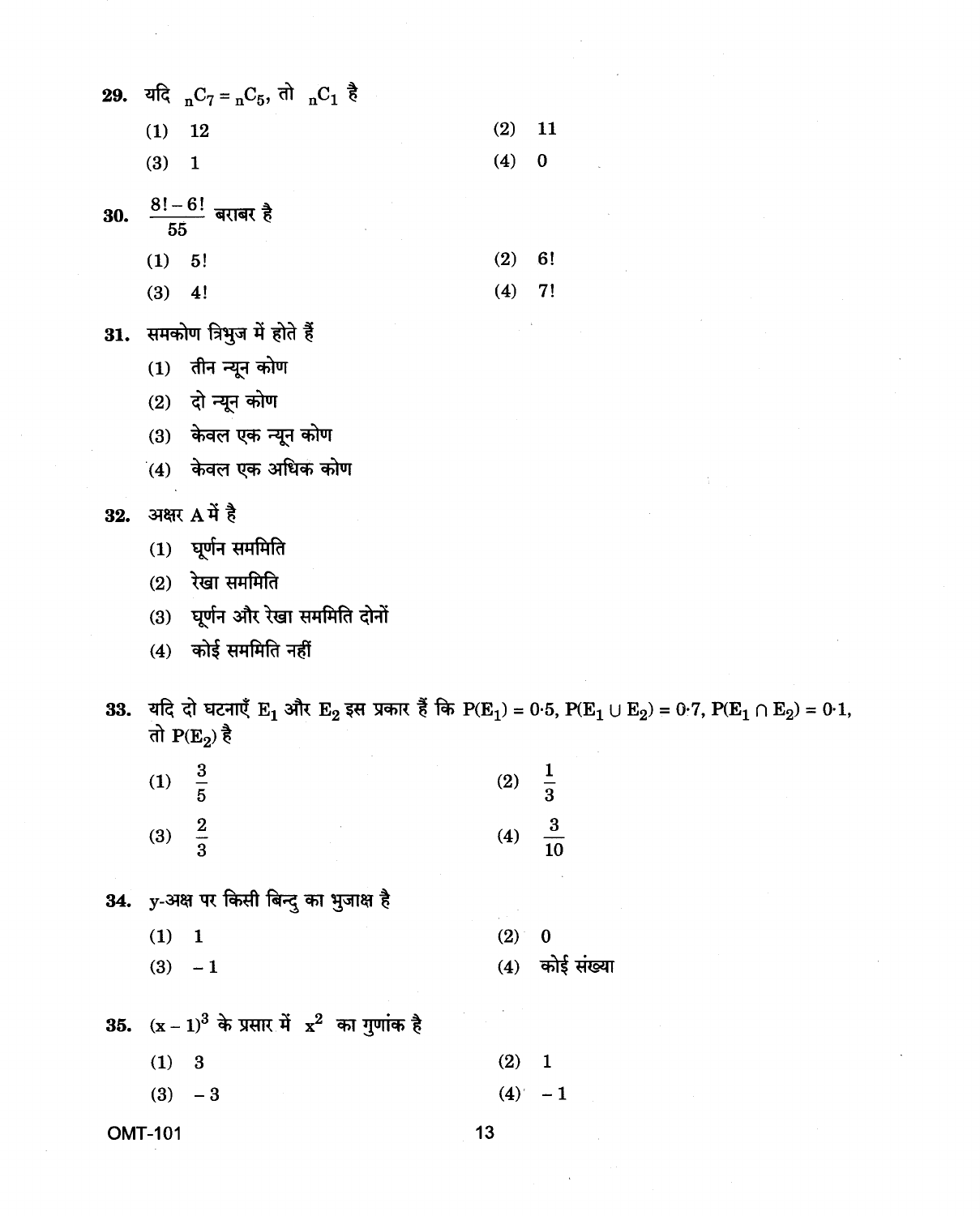| 36. |          | $\frac{(27)^{1/3}+2}{27^{-1/3}}$ बराबर है |  |  |  |       |           |  |
|-----|----------|-------------------------------------------|--|--|--|-------|-----------|--|
|     | (1) 3    |                                           |  |  |  | (2) 8 |           |  |
|     | $(3)$ 15 |                                           |  |  |  |       | $(4)$ 7/3 |  |
|     |          |                                           |  |  |  |       |           |  |

37. निम्नलिखित में से कौन-से चतुर्भुज में सम्मुख भुजाओं के दोनों युग्म समान्तर *नहीं* होते हैं ?

- $(1)$ आयत
- समान्तर चतुर्भुज  $(2)$
- समचतुर्भुज  $(3)$
- समलम्ब चतुर्भुज  $(4)$
- 38. चतुष्फलक में भुजाओं की संख्या होती है
	- $(1)$  $6\phantom{1}6$  $(2)$  $\overline{\mathbf{4}}$ 8
	- $(4)$  $(3)$  $5\phantom{.0}$
- $40,000$  सेमी<sup>2</sup> बराबर है 39.
	- $400$  मी.<sup>2</sup>  $(1)$
	- $40$  मी. $^{2}$  $(2)$
	- $4\,$ मी. $^2$  $(3)$
	- $4000$  मी. $^2$  $(4)$

40. एक समचतुर्भुज का क्षेत्रफल 1470 सेमी<sup>2</sup> है । यदि इसका एक विकर्ण 35 सेमी है, तो दूसरा विकर्ण है

- 40 सेमी  $(1)$
- 42 सेमी  $(2)$
- 45 सेमी  $(3)$
- 38 सेमी  $(4)$
- 41. दो त्रिभुज सर्वांगसम *नहीं* होंगे जब
	- (1) सभी संगत कोण बराबर हों
	- दो संगत भुजाएँ और संगत अंतर्गत कोण बराबर हों  $(2)$
	- सभी संगत भुजाएँ बराबर हों  $(3)$
	- दो संगत कोण और एक संगत भुजा बराबर हों  $(4)$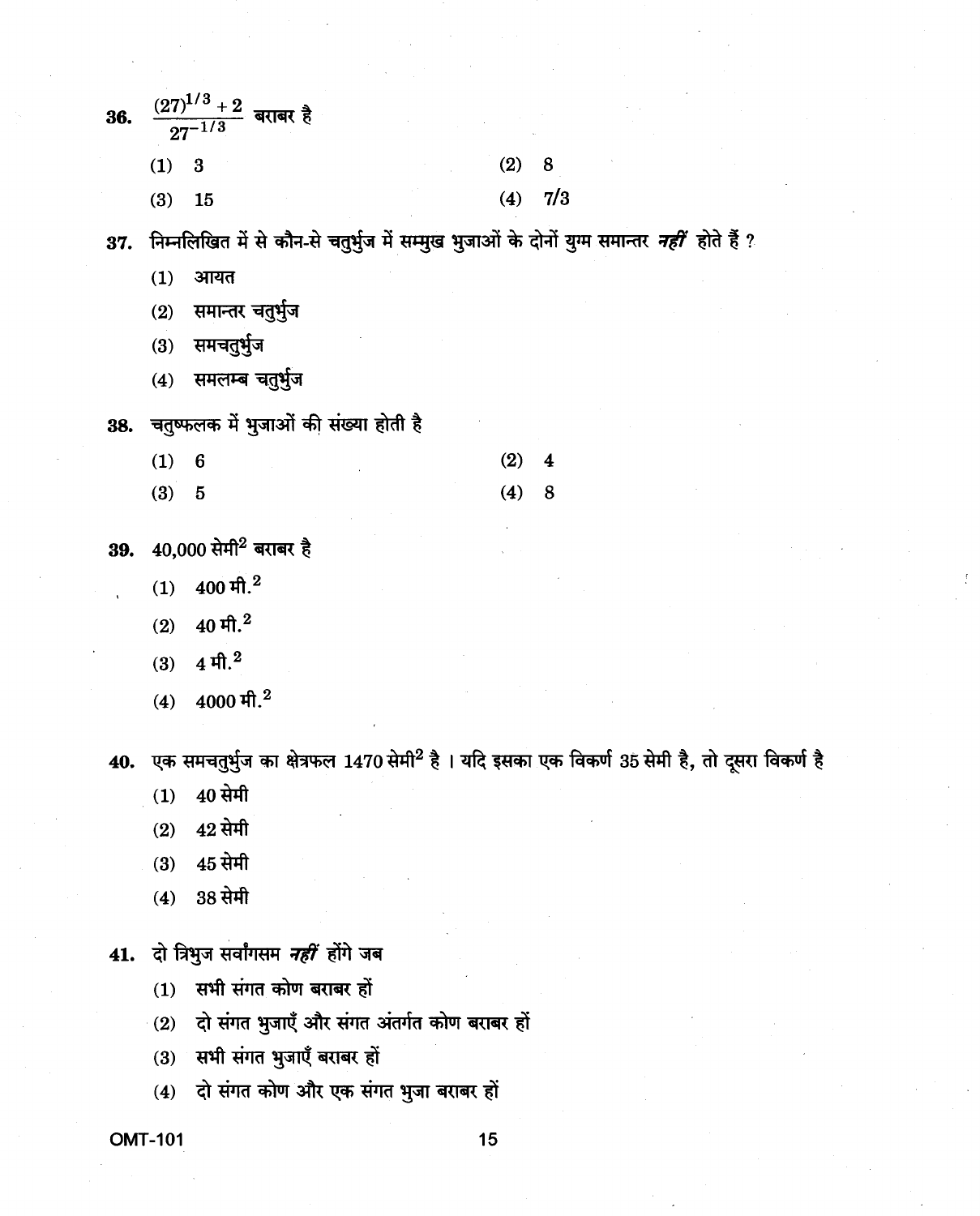**42.** The angles of a triangle are  $5(x-1)$ ,  $3(2x-5)$  and  $9x$ . Then the triangle is

- **(1) Scalene**
- **(2) Isosceles**
- **(3) Right isosceles**
- **(4) Right scalene**

**43.** Which of the following is *not* greater than  $\frac{-3}{4}$ ? **4** 

- $(1)$   $\frac{-2}{4}$ (2)  $-\frac{-1}{4}$ (3)  $\frac{-5}{4}$ **4 4 4**  (2)  $\frac{-1}{4}$ <br>
(3)  $\frac{-5}{4}$ <br>
(4) 0<br>
If P(x) = 2x<sup>2</sup> + kx +  $\sqrt{2}$  and P(1) = 0, then<br>
(1)  $-2\sqrt{2}$ <br>
(2)  $-2-\sqrt{2}$ <br>
(3)  $2+\sqrt{2}$ <br>
(4)  $3\sqrt{2}$ <br>
If 35% of a number is 70, then the number is
- **(4) 0**

**44.** If  $P(x) = 2x^2 + kx + \sqrt{2}$  and  $P(1) = 0$ , then k is

- (1)  $-2\sqrt{2}$
- (2)  $-2-\sqrt{2}$
- $(3)$   $2 + \sqrt{2}$
- 

**45. If 35% of a number is 70, then the number is** 

- **(1) 100**
- **(2) 110**
- **(3) 200**
- **(4) 150**

**46. The mean of 10, 12, 16, 20, p and 26 is 17. The value of p is** 

- **(1) 17**
- **(2) 18 (3) 20**
- **(4) 105**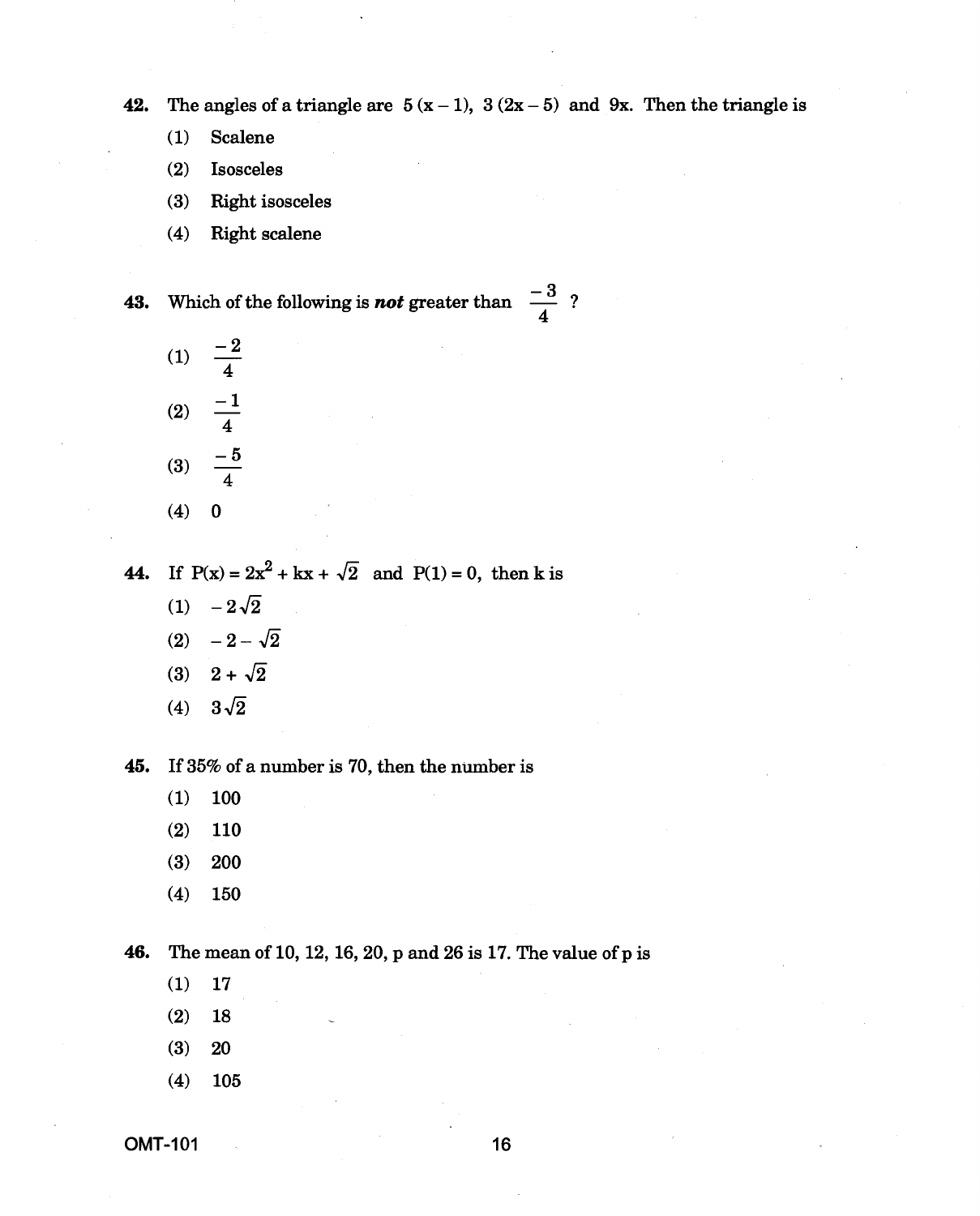42. एक त्रिभुज के कोण  $5(x-1), 3(2x-5)$  और  $9x\frac{3}{5}$  | तो त्रिभुज है

- $(1)$ विषमबाह
- समद्विबाहु  $(2)$
- समकोण समद्विबाहु  $(3)$
- समकोण विषमबाहु  $(4)$

43. निम्न में से कौन-सी 
$$
\frac{-3}{4}
$$
 से बड़ी *नहीं* है?  
\n(1)  $\frac{-2}{4}$ 

- $\overline{\mathbf{4}}$ (2)  $\frac{-1}{4}$  $\frac{-5}{4}$  $(3)$
- $(4) 0$

44.  $\overline{44}$ ,  $\overline{4}$   $P(x) = 2x^2 + kx + \sqrt{2}$  और  $P(1) = 0$  हो, तो  $k$  है

- (1)  $-2\sqrt{2}$
- (2)  $-2-\sqrt{2}$
- (3)  $2 + \sqrt{2}$
- (4)  $3\sqrt{2}$

45. यदि किसी संख्या का 35 प्रतिशत 70 है, तो वह संख्या है

- $(1)$ 100
- 110  $(2)$
- $(3)$ 200
- $(4)$ 150

46. 10, 12, 16, 20, p और 26 का माध्य 17 है। p का मान है

- $(1)$ 17
- $(2)$ 18
- $(3)$ 20
- $(4)$  $-105$

**OMT-101** 

 $17$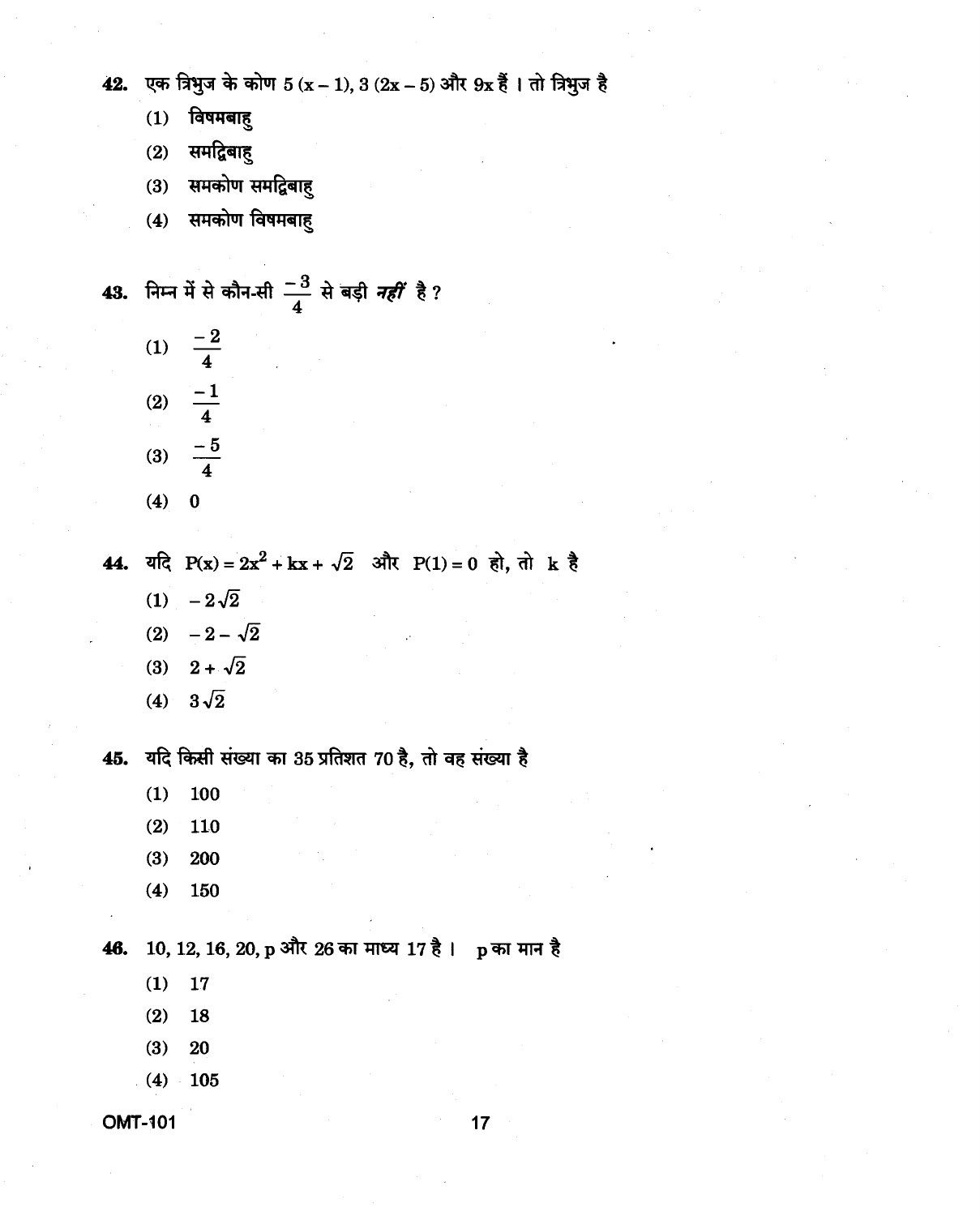- **47.** If P(E) is the probability of an event, then
	- $(1)$   $P(E) > 1$
	- (2)  $P(E) < 0$
	- (3)  $-1 \le P(E) \le 1$
	- (4)  $0 \leq P(E) \leq 1$

**48.** For a frequency distribution an observation having maximum frequency is called as

- (1) mean
- (2) median
- (3) mode
- (4) range
- **49.** The  $34<sup>th</sup>$  term of the sequence 7, 13, 19, ... is
	- (1) 200
	- (2) 205
	- (3) 207
	- (4) 203

**50.** In a square ABCD,  $AB = 2x + 3$ ,  $BC = 3x - 5$ . Then the value of x is

- (1) 4
- (2) 5
- (3) 6
- (4) 8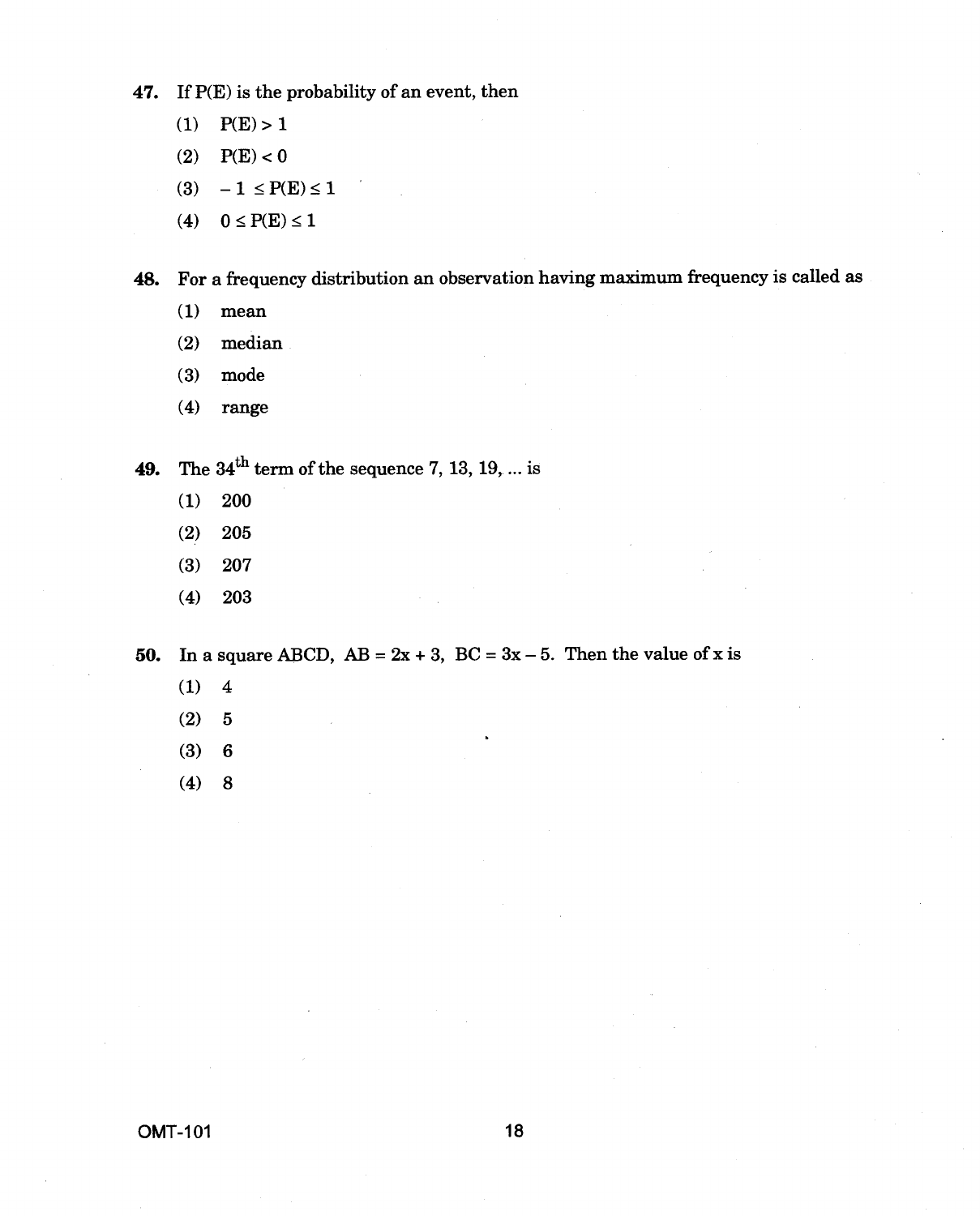47. यदि P(E) किसी घटना की प्रायिकता है, तो

- $(1)$   $P(E) > 1$
- $P(E) < 0$  $(2)$
- (3)  $-1 \leq P(E) \leq 1$
- (4)  $0 \leq P(E) \leq 1$

48. बारंबारता बंटन में सर्वाधिक बारंबारता वाला प्रेक्षण कहलाता है

- $(1)$  माध्य
- $(2)$  माध्यिका
- $(3)$  बहुलक
- (4) परिसर

49. अनुक्रम 7, 13, 19, ... का 34वाँ पद है

- $(1)$  200
- 205  $(2)$
- 207  $(3)$
- $(4)$ 203

50. एक वर्ग ABCD में, AB =  $2x + 3$ , BC =  $3x - 5$ . तो x का मान है

- $(1) 4$
- $(2) 5$
- $(3) 6$
- $(4) 8$